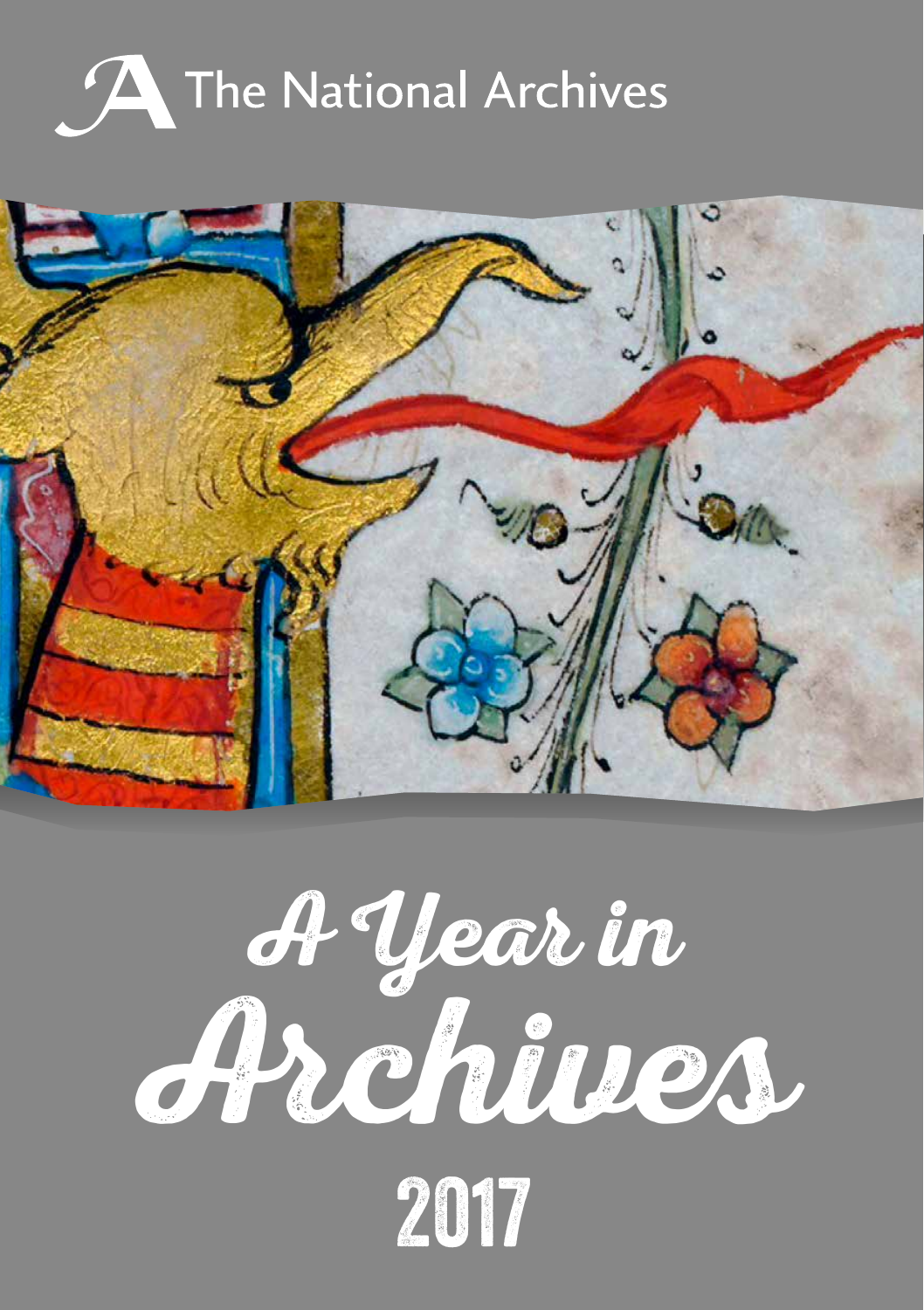

**People and institutions trust in the authenticity of archive records, and how they are preserved and presented.**

credit: Bishopsgate Institute Archive staff with donated placards from the women's mar

### **Building trust in collections through diversity of records**

Diverse archive collections hold the key to widening participation and representing all sections of society. What archives choose to hold has to complement and challenge more formal historical records and give voice to people that that are often invisible or silent in records.

It is refreshing to see the commitment of institutions like the Bishopsgate Institute, University of Bristol and London Metropolitan Archives (LMA) to doing just that.

The Bishopsgate Institute was the first to put out a call for people to deposit material from the women's march in January 2017 with them. Its long tradition of collecting materials from London protests and campaigns (including two of the largest demonstrations in British history; the National Reform League demonstration 1866 and the Stop the War demonstration 2003) is pivotal in representing often marginalised people and events.

Funded by the Heritage Lottery Fund, Speak Out London – Diversity City is a community-led LGBTQ+ oral history project based at LMA

that has focused on collecting information about everyday lives from 1945 to the present. The records include a new and significant contemporary archive of oral histories and ephemera, representing often marginalised sections of society.

The University of Bristol Special Collections went into overdrive, asking people to collect and send them the election leaflets which come through their door for all 650 Westminster Constituencies, covering over 3,000 candidates. This allows future generations to have an insight into the political landscape and manifestos.

**It is projects like these that enhance links with the community and a sense of ownership, ensuring that no one in society is left out of our history.**

#### "the thinking behind our collecting is to allow future generations to understand how democracy and society are strengthened by the collecting of archive records."

STEFAN DICKERS, LIBRARY SPECIAL COLLECTIONS MANAGER, BISHOPSGATE INSTITUTE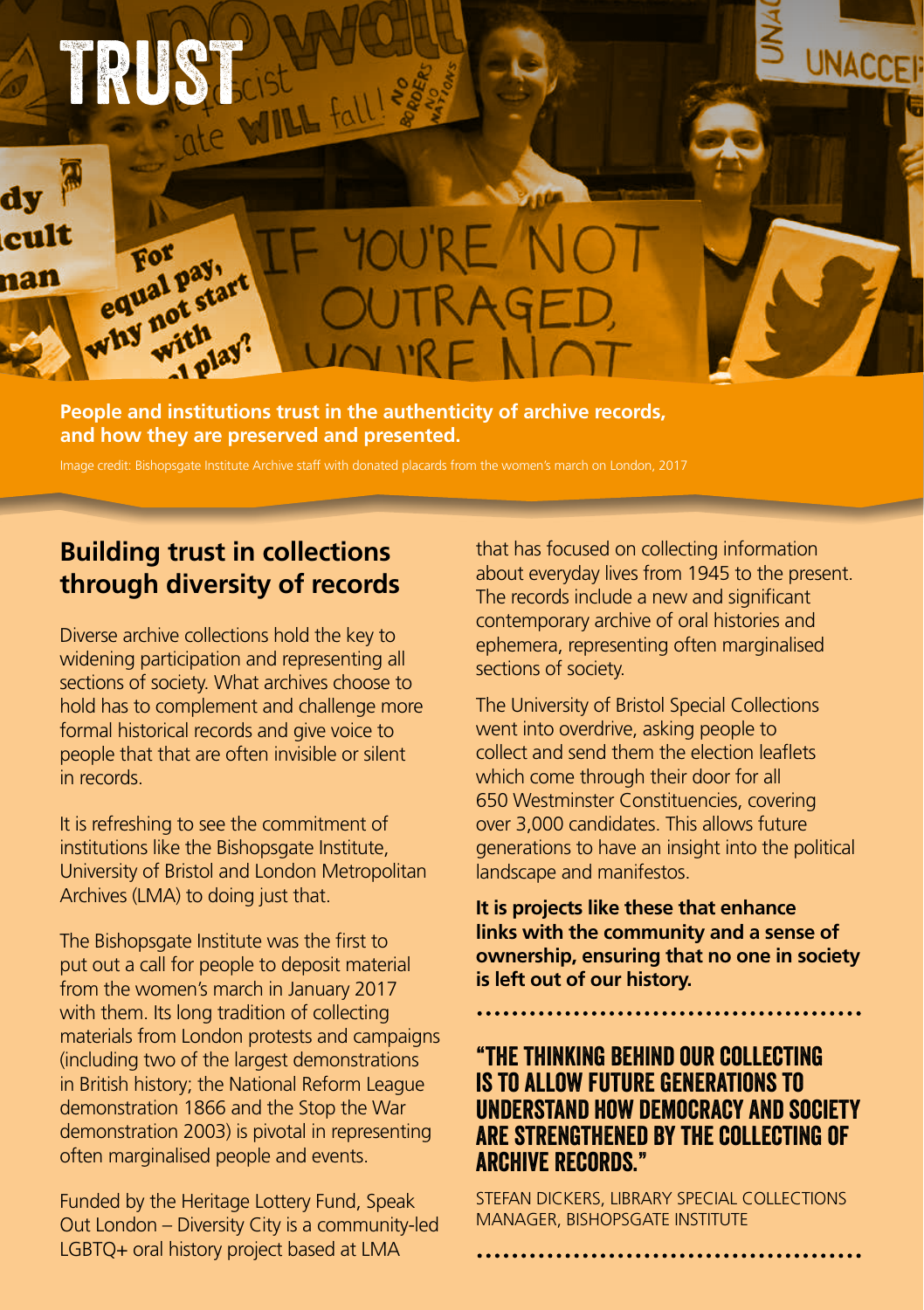## ENRICHMENT

**Archives enhance and enrich our society intellectually, culturally and economically.** Image credit: Dorothie Feilding's portrait @StrongRoomsAWM

**Graffiti and archives may sound like a strange combination, but the success of the Strong Rooms project – an outdoor, touring art installation – was a significant milestone for the newly-launched Archives West Midlands last summer.**

Supported by Arts Connect West Midlands and funded by Arts Council England, the project presented archives in a totally different way.

Birmingham-born street artist Mohammed Ali MBE of Soul City Arts was commissioned to develop a new archives-inspired work to tour venues in Coventry, Dudley, Rugby and Worcester. Mohammed is well-known for fusing street art with Islamic script and patterns to convey meaningful messages connecting people of all faiths.

The two graffitied shipping containers spent a week at each venue. Artists were commissioned to engage with community groups at each location, talking about the installation. The tour was supported by volunteers and staff from the key partners: Warwickshire County Record Office, Culture Coventry Trust, Dudley Archives and Local Studies, and Worcestershire Archives and Archaeology Service.

Nearly 8,000 people participated directly, most of whom were completely new to archives. The installation was viewed by 40,000 passers-by. Coverage by Midlands Today, radio and local newspapers reached more than three million people. This project clearly demonstrated the huge appetite for largescale interaction and the value of presenting collections in a creative way.

### "It also showed how necessary it is to come out of our comfort zone and take our archives out to the people."

SAM COLLENETTE, TRUSTEE, ARCHIVES WEST MIDLANDS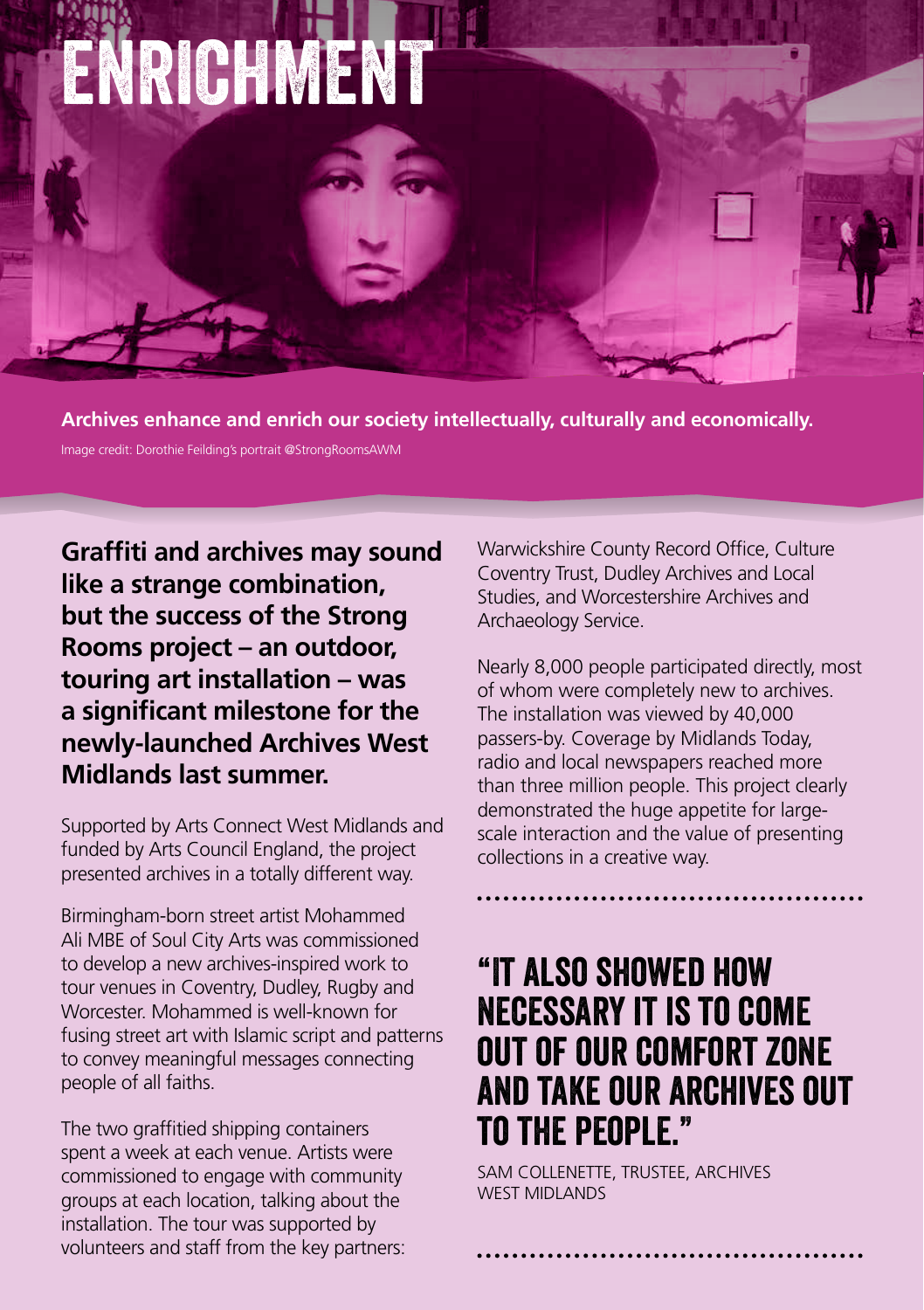

**Archives cultivate an open approach to knowledge and are accessible to all.**

### **Opening Worcestershire archives to overseas audiences**

Family history is popular all over the world, but those undertaking research in far-flung countries do not always engage with archives in the UK.

The collections held at Worcestershire Archive and Archaeology Service are certainly helpful for overseas users researching their Worcestershire ancestors and the places they came from, but remote customers were not the target audience of the service's website when it was originally designed. It was therefore not surprising that, in the Archives and Records Association's Distance User Survey results for 2015, overseas enquiries represented only 6% of those who responded to Worcestershire's survey.

These results led the archive to investigate ways in which they could reach out to the overseas research community and explore new ways of presenting information and services to those who are unlikely to visit in person.

The result was the publication of an information guide which walks customers through the most-used collections, including wills, trade directories, electoral registers, census, maps and church records. Each section explains the records and provides links for the customer to find out further information from catalogues, guides and indexes on the website.

This guide has been designed by Connecting Element, a Birmingham-based digital marketing company, and is being sold as a downloadable PDF via the website **explorethepast.co.uk**.

### "If successful, this is a model that could be easily adopted by other archive services, helping the sector as a whole to widen our audience."

LISA SNOOK, WORCESTERSHIRE ARCHIVE AND ARCHAEOLOGY SERVICE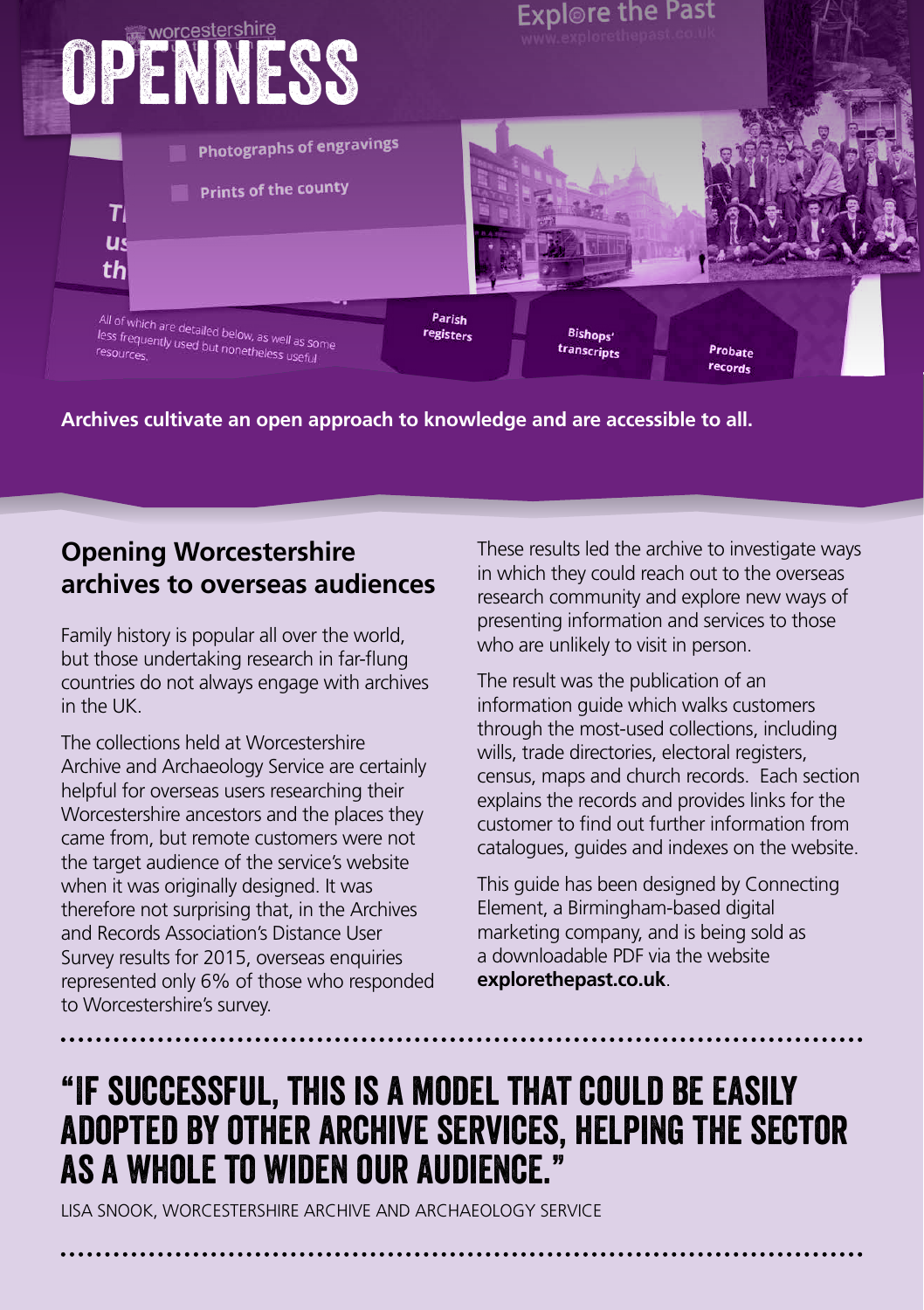

**Our biggest challenge is creating and sustaining archives in the digital age.**

Image credit: Computer Vision Lab, TU Wien

### **READ project to tell us more about Jeremy Bentham**

As part of University College London's Bentham Project – an interdisciplinary enterprise to produce a new scholarly edition of the works and correspondence of the legal philosopher Jeremy Bentham – academics at the university partnered with the Linnean Society of London on a Handwritten Text Recognition (HTR) programme.

Funded by the European Commission, the READ (Recognition and Enrichment of Archival Documents) project uses developing technologies to enable computers to read and search handwritten documents though a process of machine learning. Given the sheer diversity of handwriting, from different styles to uncommon abbreviations, technology needs to be trained to understand such complexities.

Through the Transkribus platform,

(**transkribus.eu**), users can upload digital images of manuscript pages and supply a short transcription. The Transkribus team then generates an HTR model for the collection, with a possible accuracy rate of 95%. By supplying the platform with images of the manuscript collections of Carl Linnaeus

(1707-1778), the Linnean Society is helping further refine the HTR software through their use of a collection which features Linnaeus' "notoriously poor" handwriting in Swedish and Latin. UCL then hopes to utilise the HTR software in their efforts to transcribe and make available Bentham's writings.

The two organisations have also worked together by holding a joint event, asking archivists, librarians, researchers and other heritage professionals about their 'digital toolbox,' in the hopes of encouraging more archives to use HTR software to make their collections digitally accessible.

### "Handwritten Text Recognition technology COULD POTENTIALLY revolutioniSe the way MEMBERS OF THE PUBLIC access historical records."

DR LOUISE SEAWARD, RESEARCH ASSOCIATE, BENTHAM PROJECT, UCL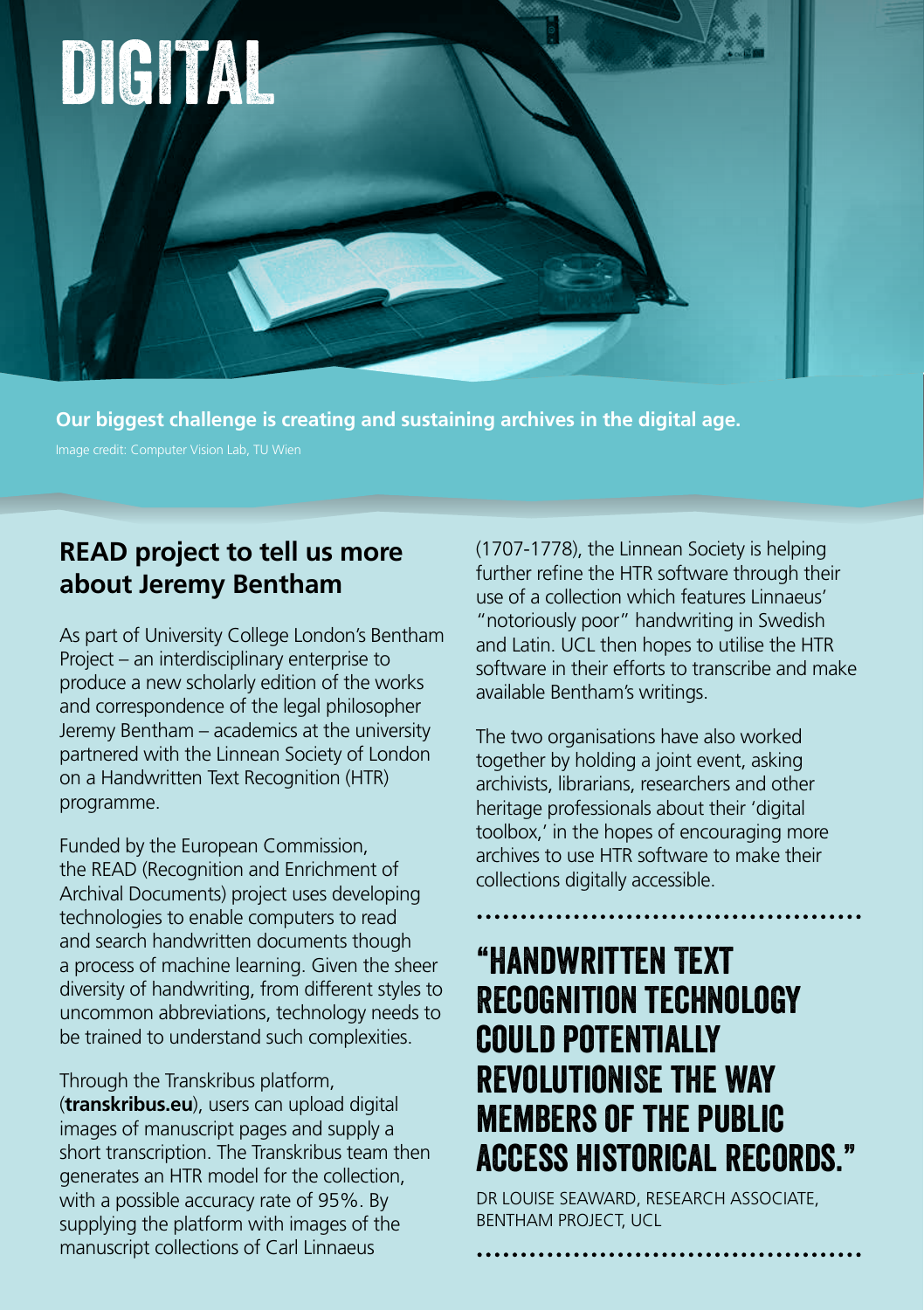### RESILIENCE

**We are building the sector's capacity to meet future challenges** Image credit: Braunton sketchbook, c.1900. Used with kind permission of the South West Heritage Trust (NDROO ref. B278)

### **The South West Heritage Trust has negotiated a brighter future for the North Devon Record Office**

A consortium of councils and community support now helps to fund a service which is focusing on outreach and developing volunteer opportunities.

This partnership has been the result of a shared wish to create an innovative and cost-effective archive service for North Devon. The region has a strong local identity but is geographically isolated, so there was a widespread desire to keep and enhance the local service.

Facilities have been transformed, with a refreshed search room, improved strong room facilities, new IT system and bespoke photographic store. New engagement opportunities are being developed and it is hoped that there is now a long-term future for this service, which will celebrate its 30th anniversary in 2018.

North Devon is a testament to how forming partnerships with local communities and organisations can transform services at risk and give them a sustainable future, contributing to bringing greater benefits to the surrounding area and its people.

#### "The North Devon Record Office is a vital part of life in the north of the county. We greatly value our heritage and it is important that it remains accessible in North Devon. Over 30 town and parish councils, and other organisations across Northern Devon, have worked with the South West Heritage Trust and Devon County Council to make this possible."

WILL AUSTIN, CLERK, BARNSTAPLE TOWN COUNCIL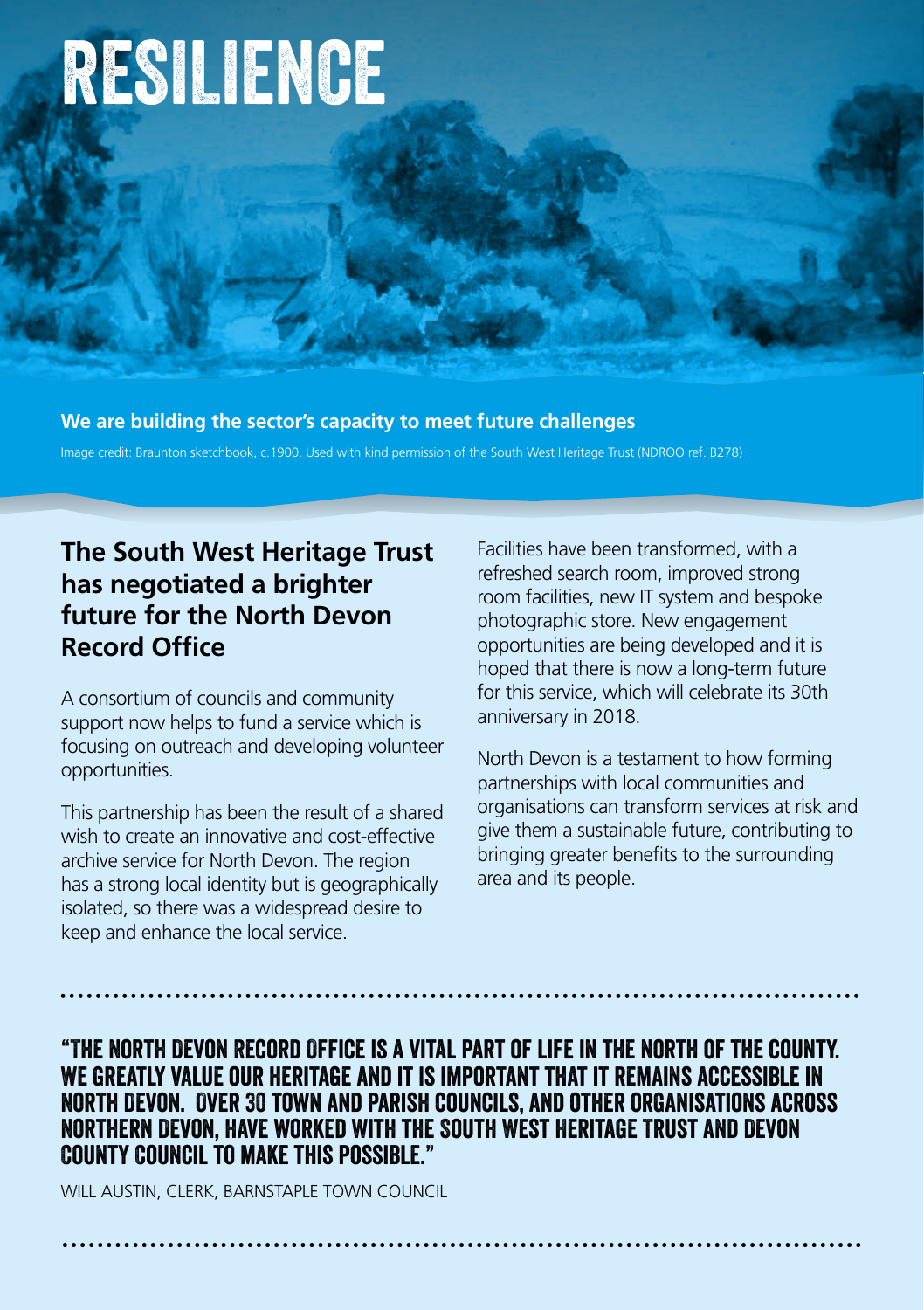### **IMPACT**

**We need to demonstrate the impact of archives on society.**

Image credit: Image kind permission of Unilever

### **Unilever is part of our local and global business heritage. Every day, two billion people use a Unilever product.**

Archive staff within Unilever's Global Marketing and Communication function are prominent in sourcing material from Unilever's extensive archive holdings. By providing copies of original archive material, the team are able to help the company raise revenue through licensing opportunities, as well as ensuring that its brand and company heritage are promoted and used in the best way.

Claire Tunstall, Head of Art, Archives and Records Management at Unilever, knows the huge impact her team is making on a regular basis. A clear example includes a time when Claire's team was approached by the Global Marketing Manager for Pond's Unilever Asia (Singapore), with a request for copies of a particular oral care television commercial from 2001, showing a whitening shade card in use. They were facing a challenge from a major competitor on the use of the shade card in a new market – Unilever needed evidence showing it was the first to use this innovation. Most of the staff at Unilever involved in the launch of the shade card had moved on to other roles, and so the brand team were finding it difficult to locate documentation surrounding it. Claire's team searched their database of records and found an advert that was broadcast in Morocco in 2001 – it clearly showed the use of a whitening shade card.

The business in that market was worth €15,000,000 at the time, and Unilever stood to lose 10 to 20% of their market share if the challenge from their competitor proved successful. The archive collection was vital in influencing this significant commercial outcome; Unilever's Global Marketing Manager informed Claire's team that he could not imagine how he could have obtained this evidence without their help.

### "Few organisations can boast the WEALTH OF MATERIAL AND HISTORY THAT WE have here at our fingertips. The work of THE ARCHIVES IS NOT JUST ABOUT THE PAST but to help us better face our future."

PAUL POLMAN, CEO, UNILEVER